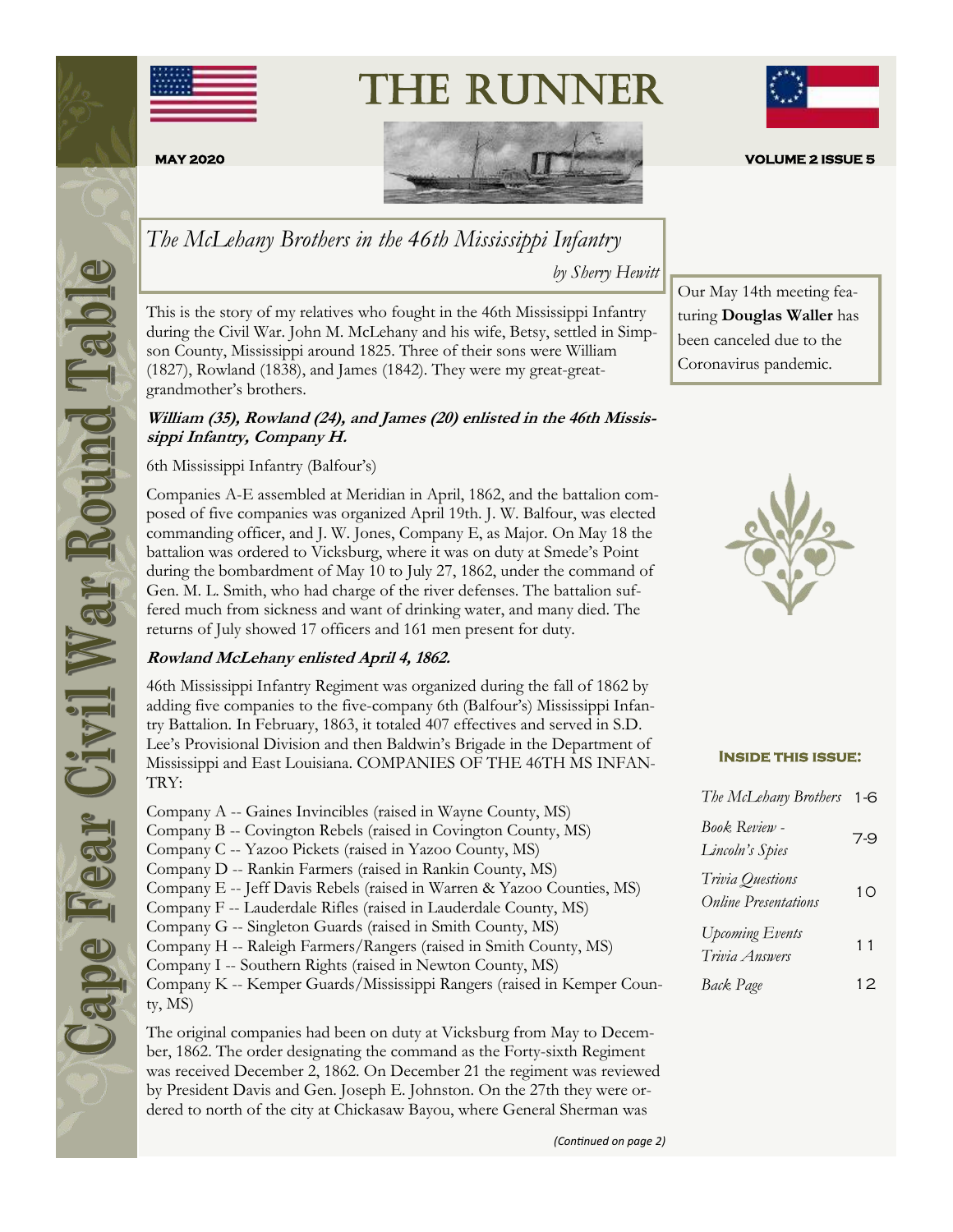

*The McLehany Brothers in the 46th Mississippi Infantry, cont.* 

attempting to gain a position. Three companies, Hart's, Sublett's and Rea's, had been on picket duty along Chickasaw Bayou three weeks before the battle. The Forty-sixth was mentioned by General Pemberton as one of the commands entitled to the highest distinction in the defeat of Sherman by Gen. S. D. Lee's command at Chickasaw Bayou, December, 26- 29, 1862. At Blake's levee, on the 28th, General Lee reported the demonstration of the enemy, in force, with artillery, was handsomely held in check by Colonel Withers, with the Forty-sixth Regiment and Johnston's section of artillery. Nine companies were in this fight, under Lieutenant-Colonel Easterling, and rendered service of great value. Casualties, 1 wounded.

#### **The one wounded was Rowland McLehany. He would succumb to his injuries on February 5, 1863. He is buried at Soldiers' Rest Cemetery in Vicksburg. Rowland left behind a wife and two children. William enlisted February 13, 1863.**

Along the levee Withers reported the Federal advance was held in check all day long by the Forty-sixth Mississippi, Lieutenant Johnston's section and Bowman's Battery. Paul Hamilton, Adjutant General of the brigade, was killed on the 29th.

Col. C. W. Sears took command of the 46th on January 31. About this time the regiment was about 400 effectives. As a battalion the regiment had been a part of the command of Gen. Martin Luther Smith, commanding at Vicksburg. After the arrival of Gen. S. D. Lee, it formed part of his brigade, with three Louisiana Regiments. February 20, 1863, Brig. Gen. W. E. Baldwin was assigned to command of a brigade, including the Fourth and Forty-sixth Mississippi, Seventeenth and Thirty-first Louisiana, Wofford's and Drew's Batteries and Haynes' and Smythe's Companies. On March 25 the regiment started to the lower Deer Creek region, in Issaquena County, and after some time at or near Haynes' landing on the Yazoo, returned to Vicksburg April 16.

The regiment, with the brigade, marched over 100 miles from April 29 to May 4, Vicksburg to Port Gibson and returning, and was engaged in battle with the advance of Grant's army on the Rodney road, before Port Gibson, May 1. In this action the Forty-sixth was posted as reserve and in support of a battery, but later was put in position to make a charge. General Baldwin, however, withdrew the order due to the evident great strength of the enemy in front. Subsequently four companies reinforced the line of the Seventeenth Louisiana, the regiment of Baldwin's Brigade that was most seriously engaged. Casualties for the brigade was: 60 killed and wounded.

After the return to Vicksburg the brigade was posted at or near Hall's ferry. On May 15, they moved to Mount Alban. General Baldwin was commander of the forces on the Big Black River. On the 16th the Forty-sixth advanced to Bovina. That night news came of the disaster at Baker's Creek, after which the brigade was advanced to the Big Black bridge, to cover the crossing of troops. Baldwin's Brigade brought up the rear on the march to Vicksburg, and on the 18th, occupied the outer line of works north of the city where they sustained and repulsed an assault, and then were withdrawn to the inner line to a position where the brigade right was near the Riddle house. Colonel Sears commanded the regiment through the siege "and merited," said Baldwin, "favorable notice."

On Independence Day Vicksburg, Mississippi was surrendered formally by Confederates under Pemberton to the Federals under Grant. About 29,000 soldiers laid down their arms and marched out of the city.



46th Mississippi Infantry Battle Flag



*(Continued on page 3)*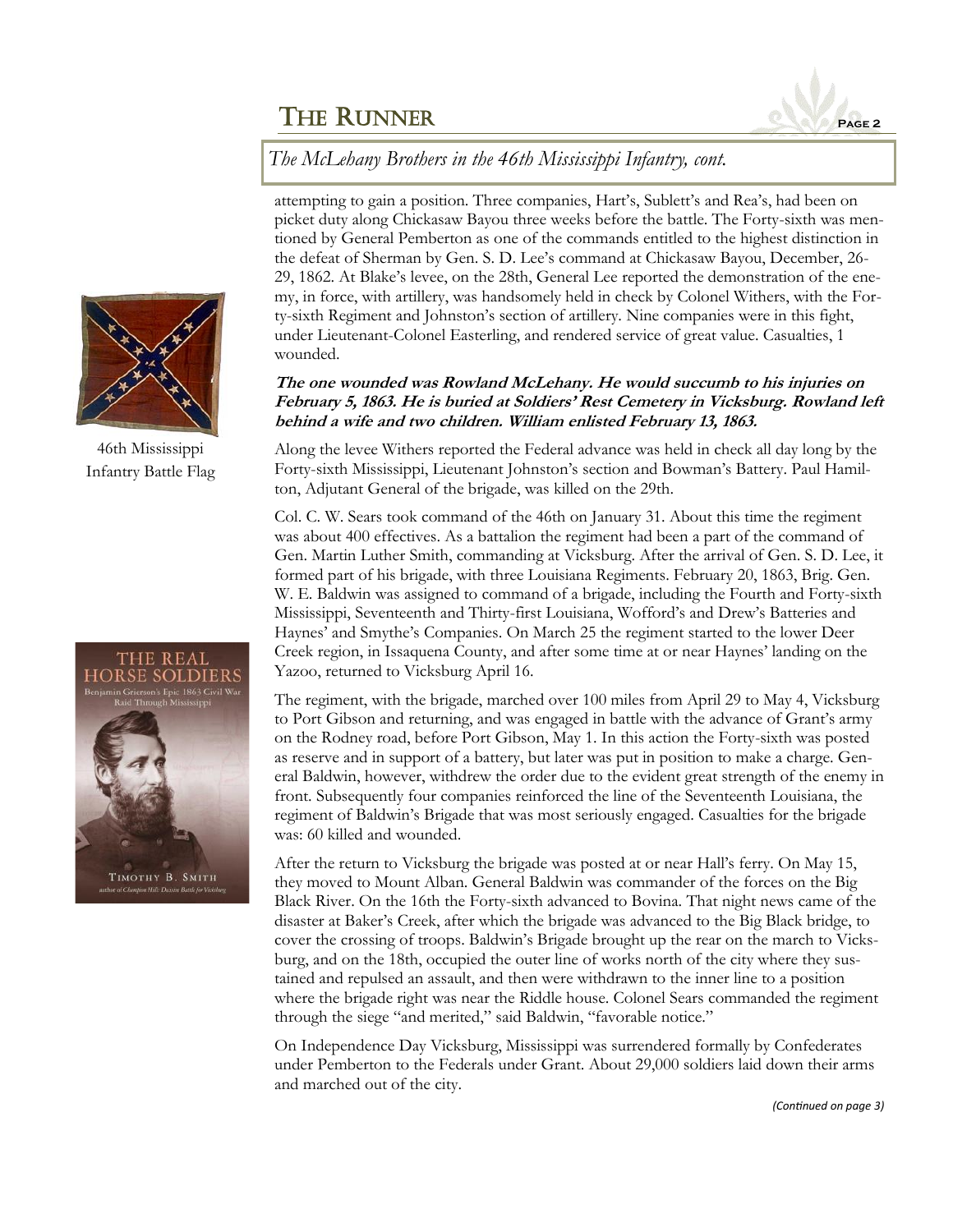

*The McLehany Brothers in the 46th Mississippi Infantry, cont.* 

Of the surrender General Baldwin wrote: "My command marched over the trenches and stacked their arms with the greatest reluctance, conscious of their ability to hold the position assigned them for an indefinite period of time. During the whole siege the entire command had exhibited the highest degree of patience, fortitude and courage, bearing deprivations of sufficient food, constant duty in the trenches under a broiling sun by day and heavy fatigue and picket duty at night, without a murmur, willing to bear any hardships, confident in sustaining the brunt of any assault, in the hope of anticipated relief and ultimate triumph. The command was daily aroused and under arms at 3:30 A.M., to guard against surprise, and nightly our pickets were in advance of our defenses and nearly contiguous to the sentinels of the enemy. The loss in killed and wounded was severe."

The order for march of the division from Vicksburg at 4 P.M., July 11, 1863, on the Baldwin's Ferry road, was as follows: 1, Baldwin's Brigade; 2, Shoup's Brigade; 3, Vaughn's Brigade; 3, Harris' State troops; the division under the command of Gen. Shoup, Gen. Smith remaining at Vicksburg to fulfill the capitulations. The regimental colors, originally the flag of the Gaines Invincibles, were brought out by Captain Sublett, wrapped around his body under his shirt. The paroled men were furloughed for sixty days, to report at Enterprise.

**James and William McLehany were among the paroled Confederate soldiers. James returned to the 46th, William did not. Vicksburg was about 50 miles from their homes in Simpson County.**

VICKSBURG, MISSISSIPPI, JULY To ALL WHOM IT MAY CONCERN, KNOW YE THAT: I Man Male Massach & Sacarah of Collul In Reg't May Laws Vols., C. S. A., being a prisoner of War, in the hands of the United States Forces, in virtue of the capitulation of the City of Vicksburg and its Garrison, by Lieut of said capitulation, give this my solemn parele under oathor said capitulation, give this my solemn parele under oath—<br>That I will not take up arms again against the United States, nor serve in any military<br>police or constabulary force in any Fort, garrison or field work, held by stores, nor discharge any duties usually performed by Officers or soldiers, against the United<br>States of America, under the United States of America, until duly exchanged by the proper authorities. **Nicia** Sworn to and subscribed before me at Vicksburg, Miss., this 60° day of July, 1863. Vols, AND PAROLING OFFICER.

*William McLehany, when released in the prisoner exchange at Vicksburg and returned home.* 

*He and his family (wife and 6 children) relocated to Kentucky before 1865.* 

*By 1872 the family (including 2 children born after the Civil War) had moved to Arkansas.* 

*William lived to the ripe old age of 80, passing on Christmas Day in 1907.*

After the prisoner exchange the 46th was assigned to General Baldwin's, Tucker's, and Sears' Brigade. Baldwin's Brigade, at Enterprise, November 20, included, exchanged, and armed, 2,279; the regiments being the Fourth, Thirty-fifth, Thirty-ninth, Fortieth and Forty-sixth.

General Johnston was ordered to send the brigade to reinforce Bragg at Missionary Ridge. On November 2, but the brigade did not receive marching orders until the 21st. They arrived at Dalton, Ga., too late for the battle of November 25, and were then ordered to Resaca, and

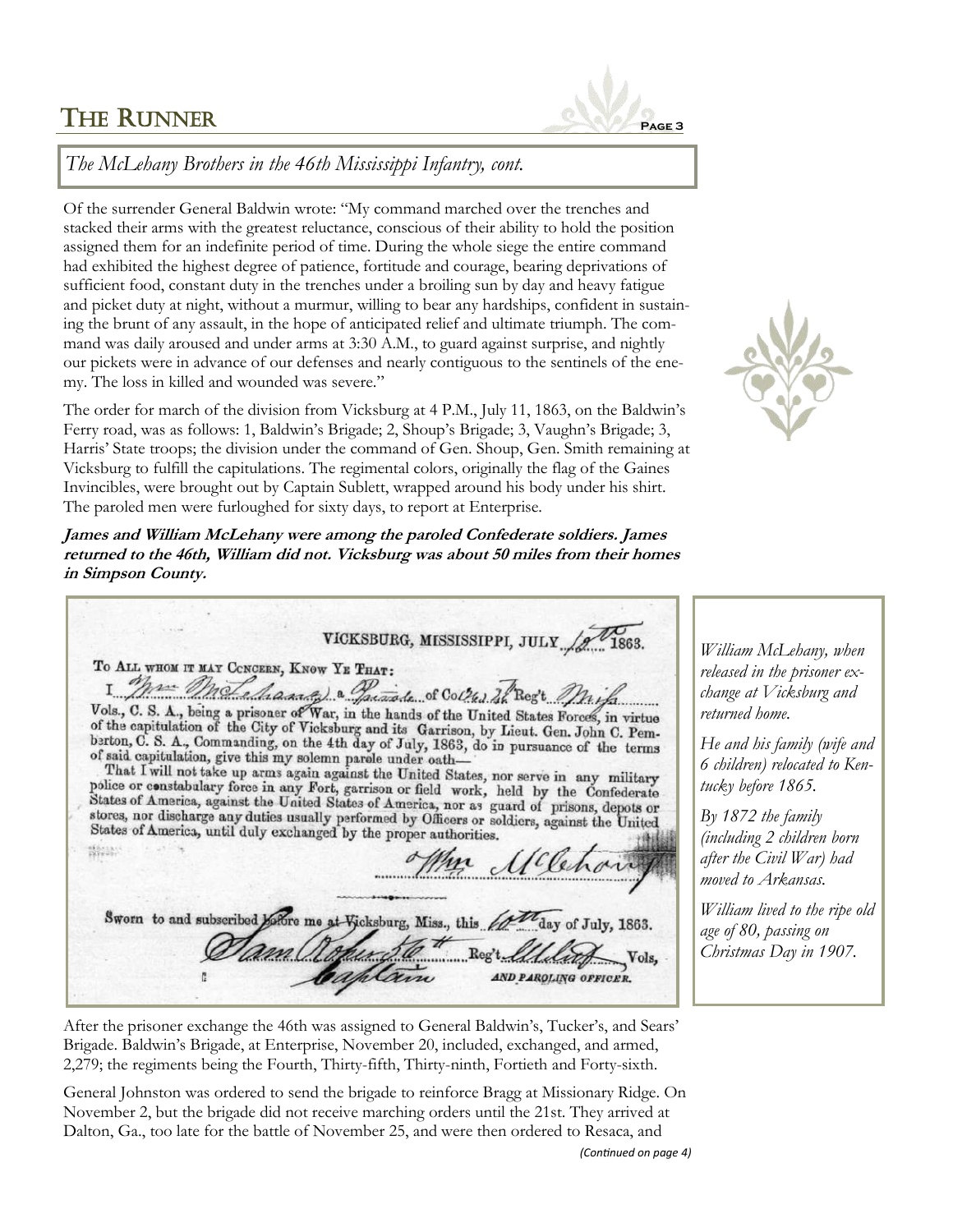



Sugar Valley. They were listed as part of W. H. T. Walker's Division, Hardee's Corps. The brigade was returned to General Polk January 15-16, and sent to General Maury at Mobile. Maury sent them to Meridian on February 7. Polk sent them to Meridian to aid S.D. Lee in meeting Sherman's raid, but Polk immediately ordered them back to Mobile. The experience was discouraging to the men. The regiment did not contain more than 146 men on its return to Maury. General Baldwin was killed by accident February 19. Colonel Sears was promoted Brigadier-General to succeed Baldwin. This resulted in a disorganization of the brigade. It was reorganized to include the Fourth, Thirty-fifth, Thirty-sixth, Thirty-ninth and Forty-sixth Regiments and Seventh Battalion.

The brigade was moved to Pollard, Ala., in April to Selma, and early in May to Anniston, whence they moved to Adairsville, Ga., joining the army of General Johnston just after the battle of Resaca. With the smaller brigades of Cockrell's Missourians and Ector's Texans and North Carolinians, they were under the division command of Gen. S. G. French, a Mississippian, one of the four divisions of Lieutenant General Leonidas Polk's Army of Mississippi. After Polk's death on June 14, they were assigned to Lieutenant General A. P. Stewart's Corps, Army of Tennessee. *From that time until September 6, they were every day but one under fire.*

In the early part of the Atlanta campaign the companies were commanded as follows:

A Capt. N. Pace F Capt. T. Wiggins B Lieut. J. S. Duckworth G Capt. D. D. Heslip D Capt. James Boswick I Capt. T. Burgess E Lieut. Smith K Capt. D. C. Durham

C Lieut. W. L. Stanford H Lieut. David Anderson



*Triumph & Defeat The Vicksburg Campaign, Vol. 1 & 2 By Terrence Winschel Savas Beatie Publishing*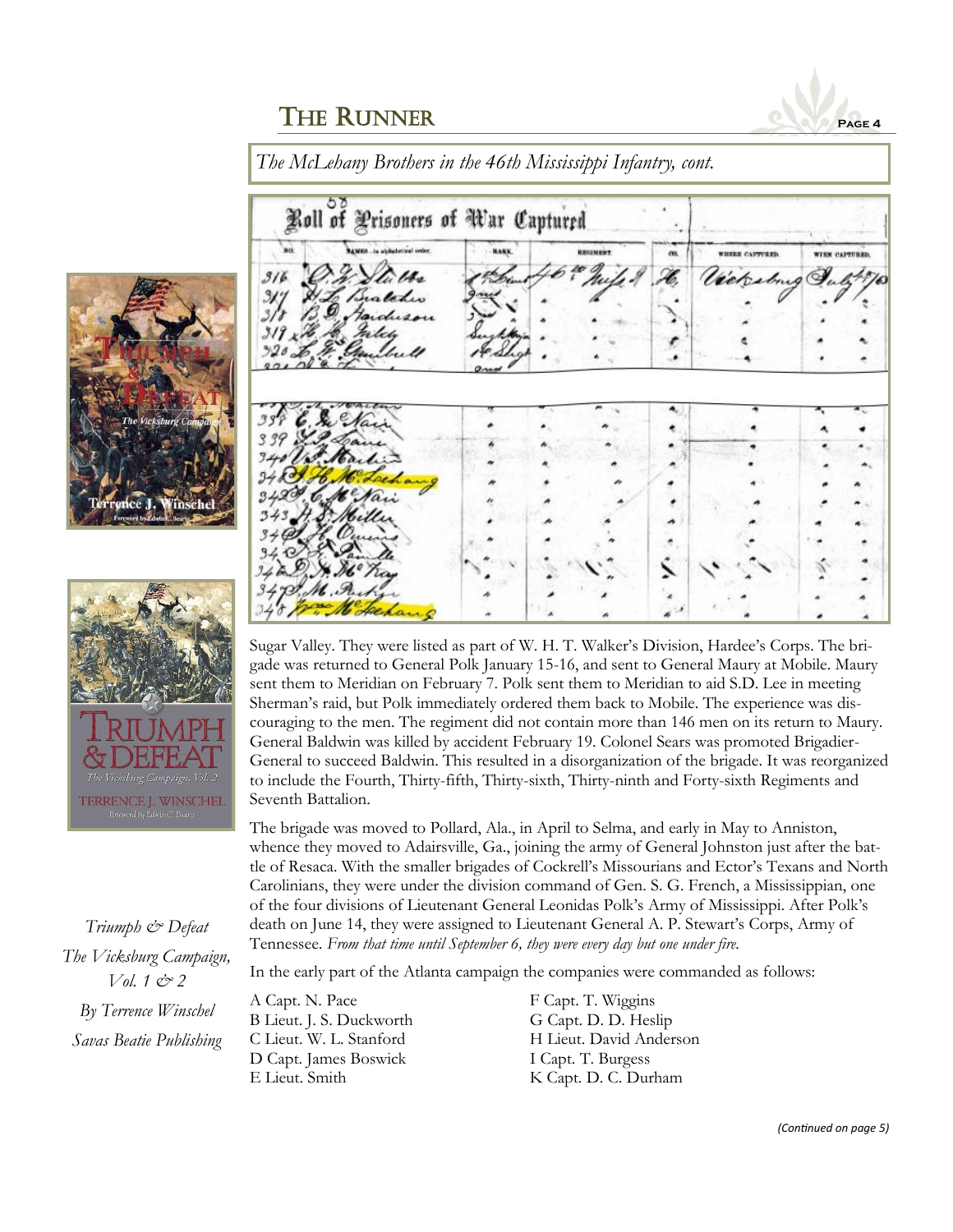

*The McLehany Brothers in the 46th Mississippi Infantry, cont.* 

D.C. Chamberlain was Acting Adjutant. The casualties of the regiment were:

- Cassville 4 wounded
- New Hope Church 3 killed, 6 wounded, 1 missing
- Latimer House 1 killed, 1 wounded, 1 missing
- Kenesaw Mountain 9 killed, 26 wounded, 20 missing
- Smyrna 5 wounded
- Chattahoochee 2 killed, 4 wounded, 3 missing
- in front of Atlanta 7 killed, 25 wounded, 7 missing
- Lovejoy's Station 1 killed, 2 wounded

The casualties named in front of Atlanta occurred August 4, when the Forty-sixth, under Colonel Clark, constituting the main picket line of the brigade, charged the enemy and drove him back, regaining their position against heavy force, and taking 21 prisoners. "The gallantry of the Forty-sixth was highly commended in this affair," wrote General Sears. Colonel Clark occupied the ditches with his regiment and 120 of the dismounted cavalry, in all 420, the night of August 2, and his advanced videttes were driven in August 4. In his charge Clark was supported by another Mississippi regiment. On August 27 the regiment joined in the reconnaissance to the Chattahoochee River, and in the night of September 1 they marched out of Atlanta as the rear guard, the final fighting of the campaign being at Lovejoy's, September 2-6.

#### **James McLehany was captured in Atlanta and sent to Camp Douglas. He died there January 2, 1865. He left behind a wife and child. He is buried in Oak Woods Cemetery at Confederate Mound in Chicago.**

General Hood advanced the army northward of Atlanta late in September. Stewart's Corps moved to Lost Mountain, October 2, and tore up the railroad near Big Shanty, after which French's Division marched on the night of the 4th to fill the cut at Allatoona. This place was defended by three redoubts and a star fort on the ridge at opposite sides of the cut. French attacked and a bloody struggle followed for three or four hours. General French reported: "Among the killed from Sears' Brigade is Col. W. H. Clark, Forty-sixth Mississippi. He fell in the advance near the enemy's works with the battle-flag in his hands. He was an excellent and gallant officer." Three officers of the regiment were killed, 1 wounded, 4 missing. Total of the regiment, 18 killed, 26 wounded, 56 missing.

After this, Stewart's Corps destroyed the railroad between Resaca and Dalton. French's Division captured the blockhouse at Tilton, October 13, and next was in battle at Decatur, Ala., October 26-29, moving thence to Tuscumbia.

They crossed the Tennessee River, November 20, marched against Schofield's Federal command at Columbia, and on November 29 moved with Stewart's Corps toward Spring Hill, Tennessee. Following the Federal troops to Franklin, on the Harpeth River, Stewart's Corps attacked about four in the evening, November 30, on the right of the Confederate line, French's Division on the left of the corps next to Cheatham's Corps. The first line was carried, but to reach the second line of works, Sears' Brigade was exposed to a destructive crossfire of artillery. Maj. T. D. Magee, commanding the Forty-sixth, was among the wounded before the works were reached. Some were able to reach the ditch in front of the works, where they remained until next morning, when the Federal troops were withdrawn. Among these "foremost of the forlorn hope," was the remainder of the Forty-sixth: 33 men; 8 of which were wounded.



Confederate Mound Photo by Ian Devine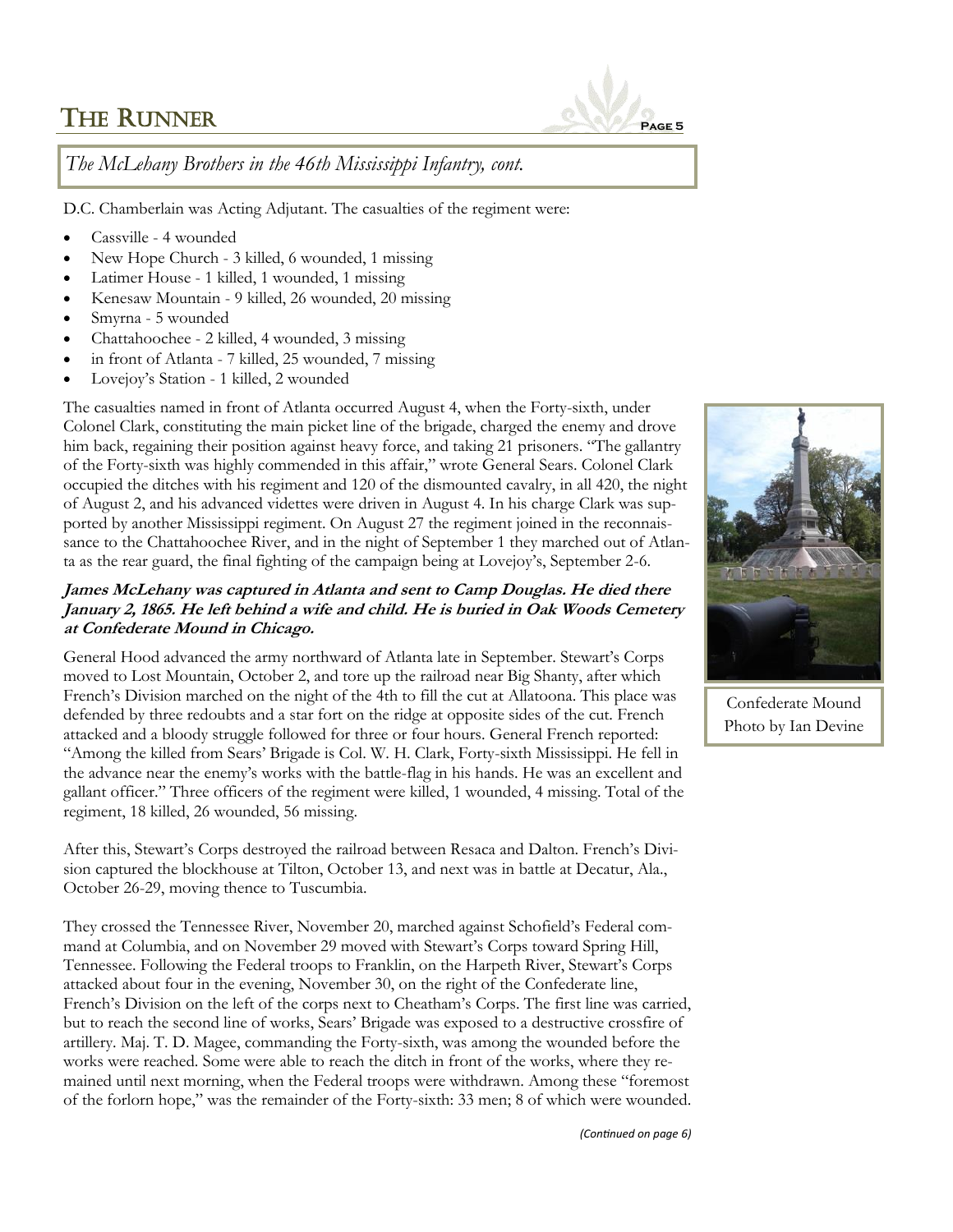

#### *The McLehany Brothers in the 46th Mississippi Infantry, cont.*

The casualties of Sears' Brigade were said to be 30 killed, 168 wounded, 35 missing. The remnant marched to Nashville. Some were detached with Bate's Division to support Forrest in the siege of Murfreesboro, and were in battle at Overall's Creek, December 4, and before Murfreesboro December 7. December 9 the brigade number of effective troops was 210 men. Marching back to Nashville over icy roads, many barefooted, they fought in Walthall's line, December 15-16. Walthall's remnants of two divisions were almost surrounded before they gave way.

"Brigadier General Sears, late in the day, lost a leg, and subsequently fell into the enemy's hands." (A. P. Stewart). "A solid shot passed through his horse and struck him just below the knee; the lower part of his leg was amputated. It was found impracticable to bring him out, so he was left near Pulaski. Captain Henderson and Lieut. Harper were both very badly wounded and left in the enemy's hands. I was slightly wounded in the foot by a shell." (E. T. Freeman, of French's staff). Walthall's command crossed the Tennessee River, December 26, and marched to Tupelo, Mississippi. Lieut. R. N. Rea writes "My shoes fell from my feet between Franklin and Columbia, and I was forced to march all the way down to Tupelo, a distance of about three hundred miles, barefooted, in a constant snowstorm and sleet the like of which I never saw before or since."

Major Freeman wrote, January 10: "The whole army cannot muster 5,000 effective men. Great numbers are going home every day, many nevermore to return, I fear. Nine-tenths of the men and line officers are barefooted." W.P. Chambers wrote, in his journal, January 15: "The regiment numbers about 150 men, about half of whom are barefooted. All are ragged and dirty and covered with vermin. There are, perhaps, twenty guns, but not a single cartridge box in the regiment. The men are jovial enough regarding their condition, but when one speaks of the prosecution of the war they are entirely despondent, being entirely convinced that the Confederacy is gone. Captain Heslip, of Company E, is in command of the regiment. Major Nelson, of the Fourth, commands the brigade, which is attached to Walthall's Division. I do not think there is a stand of colors in the brigade." January 19 Captain Hart assumed command of the regiment.

French's Division was ordered to report to General Maury at Mobile, February 1, 1865. The return of March 10 showed Sears' Brigade commanded by Col. Thomas X. Adair, the Fortysixth Regiment commanded by Capt. J. A. Barwick. General Steele, commanding the Union expedition from Pensacola, reported that on April 1 an outpost four and a half miles in front of Blakely was carried by assault and the battle flag of the Forty-sixth Mississippi and 74 prisoners taken. This was about half the regiment. When Fort Blakely was captured, April 9, 1865, another portion of the regiment became prisoners of war. They were taken to Ship Island and paroled in May. Another portion escaped and about twenty-five represented the regiment at Cuba Station, Ala. May 4, 1865, when the Confederate Department of Alabama, Mississippi, and East Louisiana under General Richard Taylor, surrendered to Union forces.

*[http://www.mississippiscv.org/MS\\_Units/46th\\_MS\\_INF.htm](http://www.mississippiscv.org/MS_Units/46th_MS_INF.htm)*





#### *This article was excerpted from:*

*Authorities: Register of Officers, History of Regiment by W. P. Chambers, notes by Robert Bowman and R. N. Rea.* 

*from Dunbar Rowland's "Military History of Mississippi, 1803-1898"; company listing courtesy of H. Grady Howell's "For Dixie Land, I'll Take My Stand"*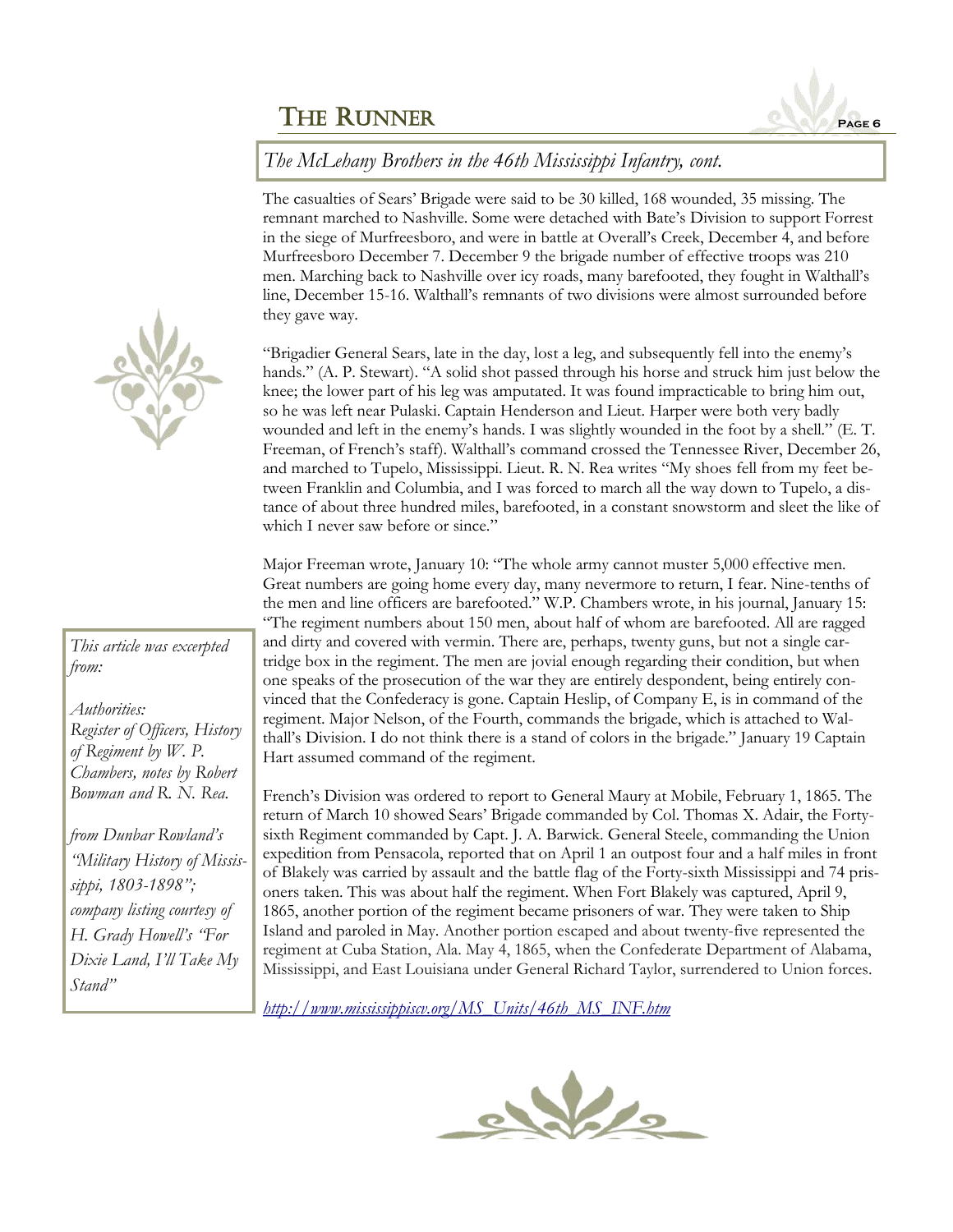

## *Book Review ~ Lincoln's Spies by Bill Jayne*

It's very disappointing that the pandemic has prevented us from hearing Douglas Waller's presentation on Union military intelligence operations in the Civil War. We do, however, have his book, *Lincoln's Spies*, available and I highly recommend it.

Waller is a former correspondent for *Newsweek* and *Time* who has specialized in the subject of military intelligence. He's the author of six books including *Wild Bill Donovan,* the story of the legendary chef of the WW II Office of Strategic Services, the forerunner of the CIA.

*Lincoln's Spies* is enlightening and highly readable. Focusing primarily on the Eastern Theater and the Army of the Potomac, Waller tells the story through the lens of the Civil War careers of four individuals.

First, of course, is Allan Pinkerton, the humorless Scottish immigrant who seems to have virtually invented the trade of private detective. And, I mean, **private.** Ultimately, this would prove to be his undoing. Next is Lafayette Baker, a bit of a soldier of fortune who was wildly independent and, ultimately unreliable. Elizabeth Van Lew was a Richmond "spinster," who was devoted to the Union and parlayed her great intelligence and privileged background into the creation of a spy network deeply embedded within the capital of the Confederacy. Finally, there's volunteer Union officer George Sharpe, a highly educated lawyer from Upstate New York who through hard work and insight pioneered the mechanics of "all-source" intelligence within the Army of the Potomac, but not without enduring a bit of a learning curve.

Pinkerton worked as a cooper, a deputy sheriff and, ultimately, the head of a private investigating company that specialized in protecting railroads. He helped spirit President-Elect Abraham Lincoln into Washington past hostile elements in Baltimore and provided service to Major General George B. McClellan in Ohio and West Virginia early in the war. He wildly overestimated the numbers of McClellan's Confederate adversaries and when McClellan was relieved as commander of the Army of the Potomac after Antietam, Pinkerton went back to Chicago and took his files with him, rather than allowing them to be used by McClellan's successor Ambrose Burnside.

Waller sums up: "Pinkerton and his detectives proved to be effective at the cloak-anddagger work of catching Confederate spies and uncovering plots against the U.S. government. But neither he nor the men and women in his force had the military training or experience needed to effectively collect and evaluate intelligence on an enemy army. They were amateurs at war."

Pinkerton had no sense of the perishability of military intelligence, especially estimates of the enemy order of battle and he always seemed to see himself and his operation as being under contract to McClellan personally, rather than contributing to the mission of the Army and the preservation of the union.

Lafayette C. Baker is described as a "poorly educated and aimless drifter who had been roaming the country for nearly two decades." Baker had a slight experience in military and law enforcement affairs as a vigilante in California but it seems that his primary qualification for a high-level job in Civil War Washington was the fact that he read a biography of the French security chief Eugène François Vidocq on the long trip from California to New York just before the war broke out. Renting a room at the Willard Hotel, the fast-talking Baker met a sitting and a former congressman who agreed to introduce him to General Winfield Scott, holding court in a nearby room. In a rather offhand way, Scott hired him as a spy and then seemed to forget about him.





*Allan Pinkerton* 



*Lafayette Baker*

*(Continued on page 8)*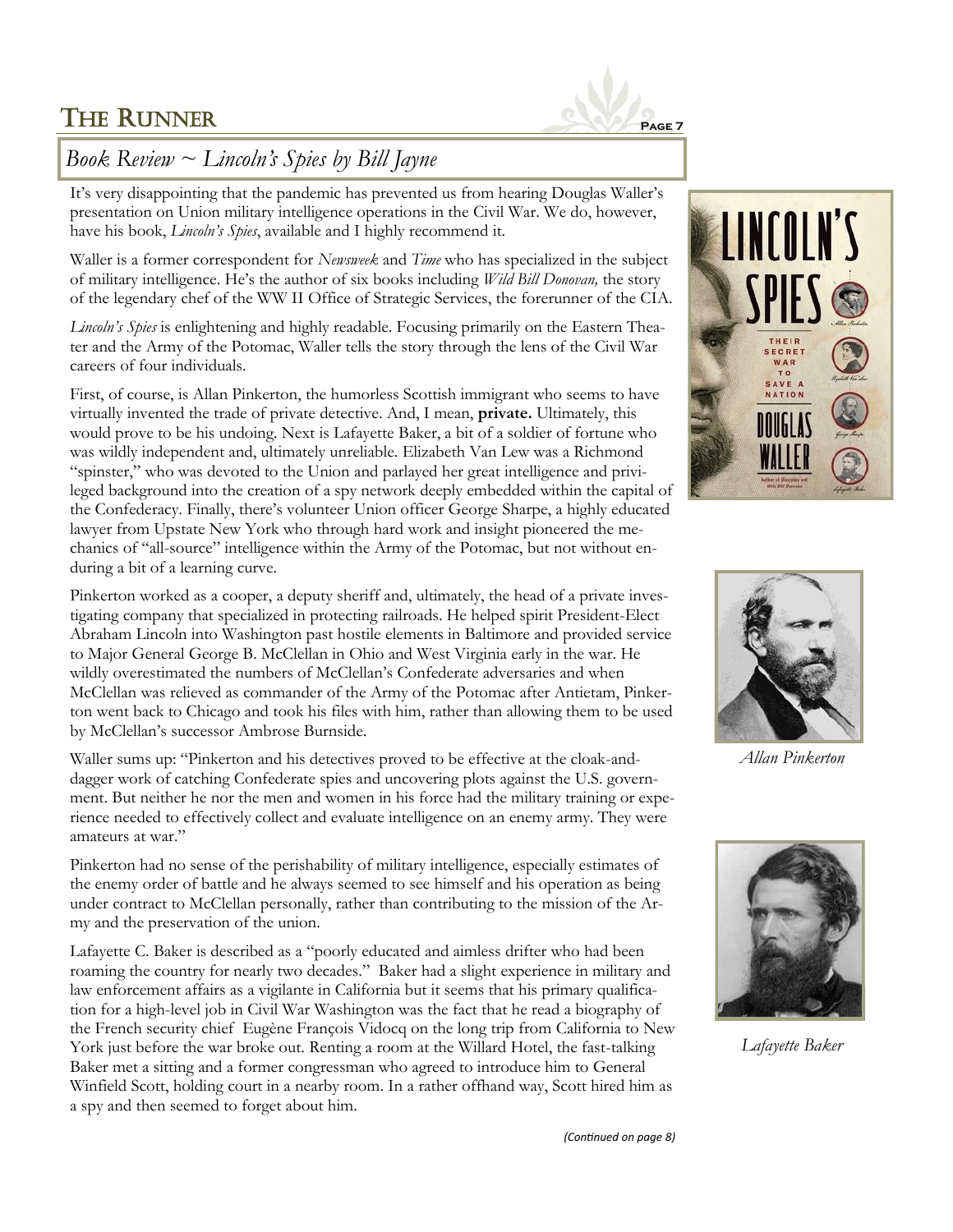

## *Book Review ~ Lincoln's Spies by Bill Jayne, cont.*

He became something of a secret service type, who was often successful at uncovering Confederate spies, crooked contractors and those who manipulated the Union enlistment programs with bogus recruits and pocketed bonus money. The trouble was, Baker wasn't above taking a bit of graft here and there and throwing his weight around to imprison innocent people who might not play along.

George Sharpe took a different route but, paradoxically perhaps, he was never as well-known as Pinkerton or Baker. Born in 1826 in the historic Hudson River town of Kingston, 91 miles north of New York City, Sharpe was a brilliant student who graduated from Rutgers University, studied law at Yale, passed the bar at 21 and spent four years in Europe, ultimately working at the U.S. legations in Vienna and Rome and becoming highly proficient in French and Italian. He married into a wealthy and influential family and became Captain of Co. B of the 20th N.Y. State Militia, the "Ulster Guard," a 90-day unit called up in April 1861.

I must admit to taking a special interest in Sharpe from the first because I grew up in Ulster County, N.Y., just a few miles south of Kingston on the majestic Hudson River. The 20th N.Y. State Militia spent time in the Washington area but the unit was disbanded in 90 days and many of its troops became the 80th N.Y., like many Civil War regiments, the original members were jealous of the earlier designation and the 80th was often referred to as the 20th.

Sharpe left the service, however, he rejoined when a new regiment was formed in the Hudson Valley, the 120th N.Y., often called the "Ulster Regiment." So, we have the 20th and the 80th, both known as the Ulster Guard, and the 120th known as the Ulster Regiment. Later in the war a third regiment of infantry, the 156th, was raised and it was known as the "Mountain Legion," because the Catskill Mountains dominated much of the area.

Sharpe was named Colonel of the 120th and took the regiment south in time to man some of the defenses of Washington as the campaigns of Second Manassas and Antietam took place. By late fall of 1862, the regiment was with the Army of the Potomac under Burnside in the Fredericksburg campaign.

When Lincoln relieved McClellan after Antietam, Pinkerton, remember, took his bat and ball and went home to Chicago, leaving Burnside clueless about the intelligence work that had been done. Pinkerton abetted McClellan's efforts to acquire more troops and Waller goes so far as to say that between them they "cooked the books," Nevertheless, Burnside was left with no intelligence apparatus for his headquarters and, unfortunately, showed little interest in the subject.

Sharpe and his 120th acquitted themselves well in the fighting around the Slaughter Pen Farm, south of the city of Fredericksburg, but it was an unusual event during the battle that brought him to the attention of the higher command. The 55th N.Y., originally commanded by Regis De Trobriand, was composed primarily of French speaking soldiers. Language difficulties threatened the Union line as the 55th's officers were unable to follow some of the commands they received. Sharpe intervened and using his superb French skills, quickly righted the situation.

When Major General Joseph Hooker took command of the Army in the early part of 1863, he brought a keen interest in military intelligence and an appreciation for the importance of the discipline. He had even ridden in one of Thaddeus Lowe's balloons to learn something about the potential of the technology. Hooker wanted a French text on espionage translated into English and called Col. Sharpe to his headquarters to see if he could do the job. Sharpe did it quickly and Hooker followed up that assignment with an order to Sharpe to provide him with a plan for an Army level "secret service." Sharpe complied and Hooker offered him a job as "spymaster," as Waller described the post. Officially, he was the deputy provost marshal general of the Army of the Potomac, serving under Marsena Patrick. He was also the head of a new Bureau of Military Information.



*George Sharpe*

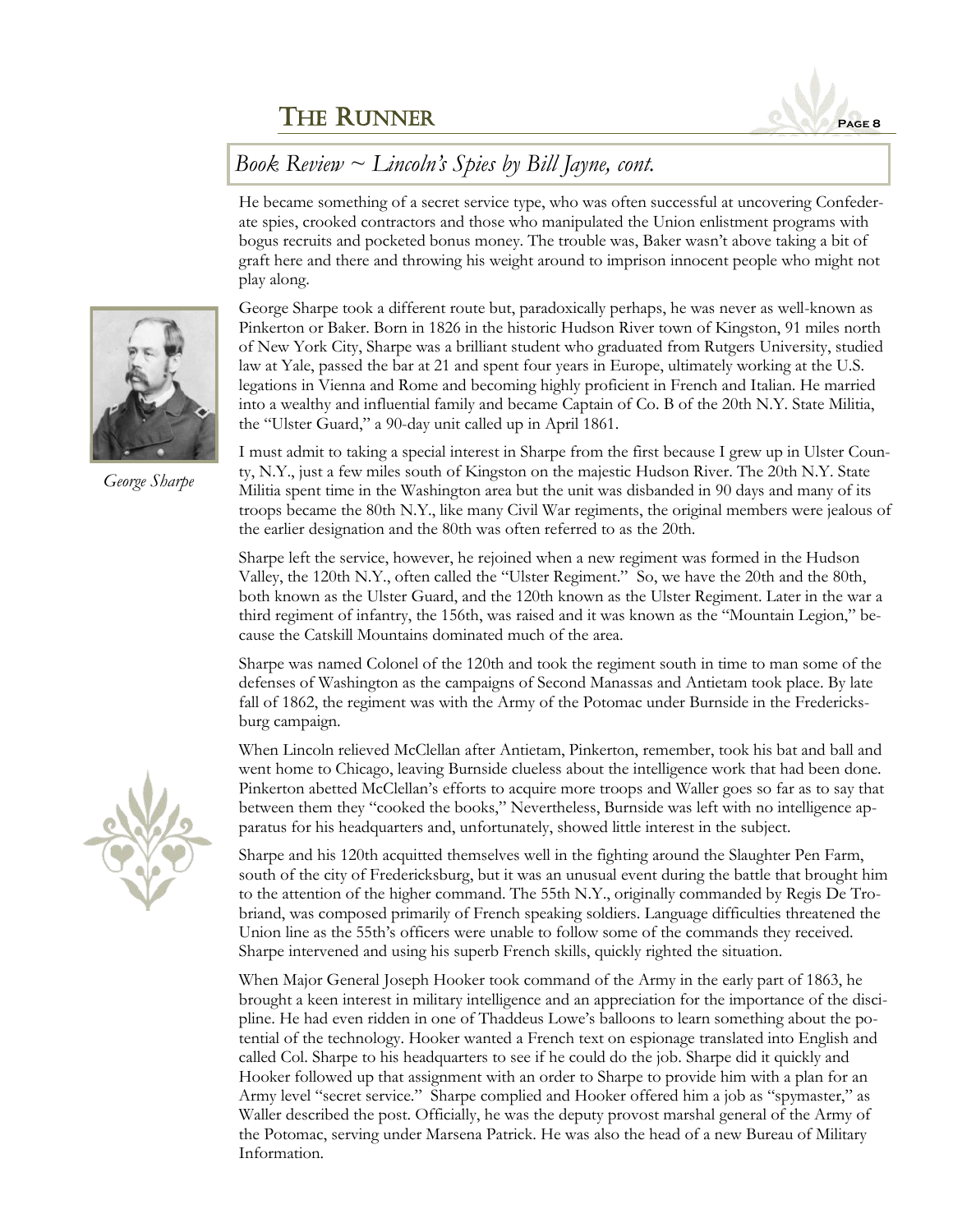## *Book Review ~ Lincoln's Spies by Bill Jayne, cont.*

Sharpe was reluctant to leave his regiment but he had been suffering from lung problems, perhaps pneumonia, for some time, and ultimately accepted Hooker's offer. He learned quickly and using his own experience in the field he graded, sorted and consolidated reports from all sources—cavalry scouts, infantry pickets, Union sympathizers, deserters, intercepts of telegraph and other enemy communications—and swiftly brought the reports to the attention of higher command.

There were mistakes and failures along the way, but from early 1863 to the end of the war, the military intelligence operations of the Union armies in the Eastern Theater became more and more effective. One major failure was somewhat ironic. At the same time Grant determined to move the Army of the Potomac across James River to threaten Petersburg, Lee decided to send Early and the II Corps of the Army of the Northern Virginia west into the Shenandoah Valley and ultimately to threaten Washington. Grant's move surprised Lee and Lee's move went undetected by Sharpe. Each army stole a march on the other.

Elizabeth Van Lew operated an increasingly effective espionage network within Richmond, using her mansion on Church Hill and her privileged position within the social hierarchy of the city to escape detection and arrest. She was born in 1818 to parents who were originally from the north but had lived most of their lives in Richmond. Her father, of Dutch stock, owned several hardware stores in the city. Eliza was horrified by beatings of slaves that she observed on city streets and when she was sent to Philadelphia for school, her anti-slavery outlook was strengthened even more.

When she returned to Richmond, she was very much a part of Richmond society but never married. When her father died in 1843, the young woman used her inheritance to buy and sell properties, becoming even wealthier. In the 1840s and 50s, Eliza and her mother, Elizabeth, Waller writes, "largely lived double lives—conforming outwardly to the South's social conventions, while privately taking steps to subvert them, like secretly freeing blacks." By 1861, she was writing letters to officials in Washington about economic conditions in Richmond and the movement of militia units in the capital. When Virginia seceded, she stopped using the mails and began using a network of trusted friends to carry her notes to Washington.

Throughout the war she provided information and observations and also aided Union prisoners. By the later stages of the war, Sharpe and his Bureau of Military Information were making increased use of these reports without the long delays of information being sent clandestinely from Richmond to Washington and then back to the army at City Point.

*Lincoln's Spies* is an eye-opening account of a part of the war that has seldom been considered in all the voluminous literature of the conflict. Moreover, it's written in a fast-paced, clear manner enlivened by accounts of interesting, unusual personalities. Summing up, Waller writes: "What role did intelligence play in this conflict? More than was acknowledged at the time. Northern and southern civilian leaders largely neglected the gathering of political and economic intelligence because they knew the other's politics, geography, and economic wherewithal. Each side's generals had been classmates in the same military academies and had fought together. They often showed disinterest in strategic and tactical intelligence believing they could already foresee how an adversary they had known for years would react on the battlefield. But the work of Lincoln's spies—even his inept ones like Pinkerton, his corrupt ones like Baker, and particularly his best ones like Sharpe and Van Lew—made a difference."



*Elizabeth Van Lew*

**Lincoln's Spies: Their Secret War to Save a Nation** by Douglas Waller, was published by Simon & Schuster in 2019.

At 594 pages, it includes 14 pages of enlightening photographs, a large bibliography and a useful index.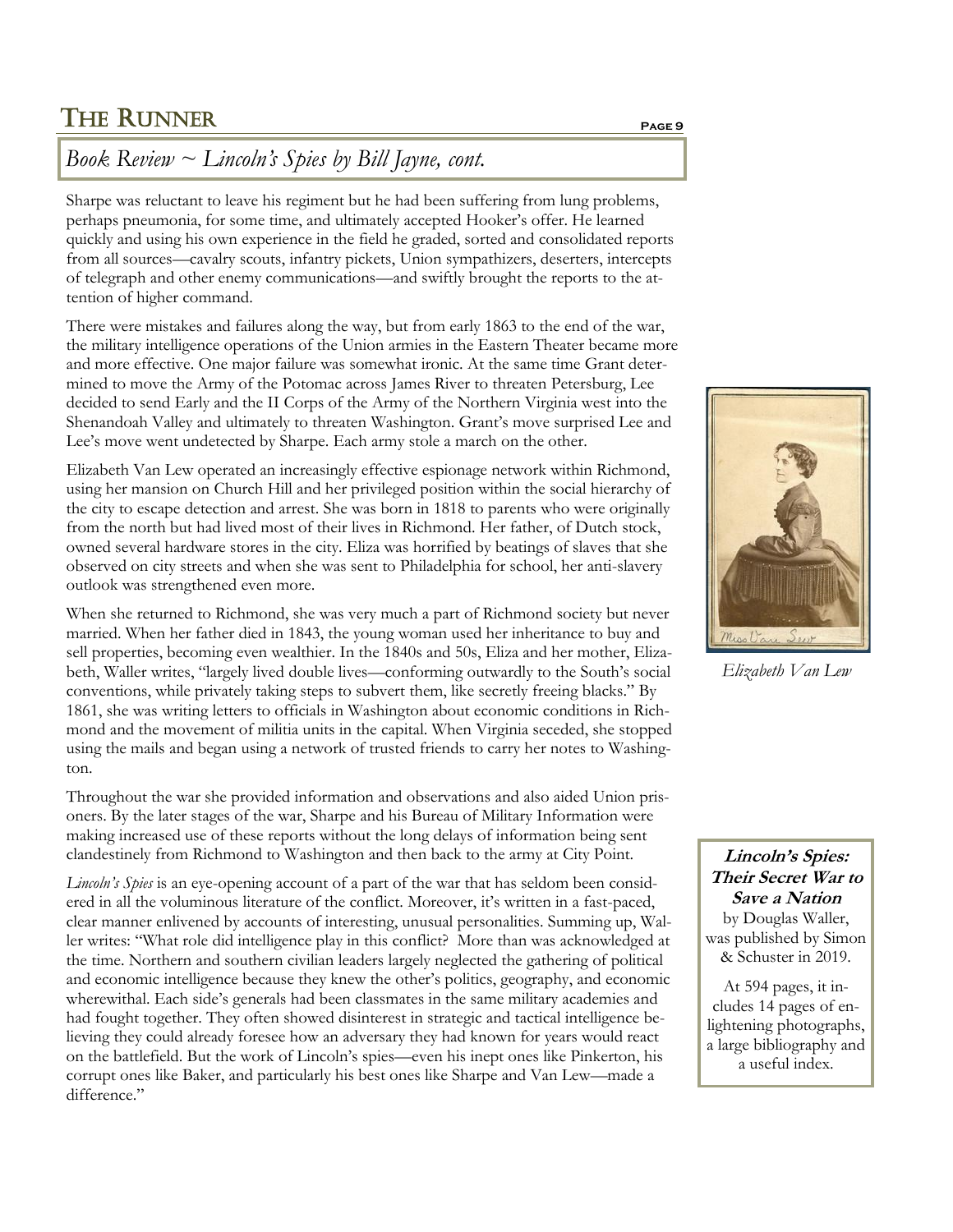

### *Trivia Questions*

- 1. Which type of artillery shot contains multiple iron balls which create a shotgun effect when fired?
- 2. Lack of this resource greatly influenced the movements of the Union and Confederate forces leading up the Battle of Perryville.

Answers on page 11

### *Online Civil War Presentations*

#### **The Mariners' Museum and Park**

Live with John V Quarstein, Author, historian and director emeritus of the USS Monitor Center. From his home, John will give 15-minute presentations about these Civil War topics:

- May 15, at 2 p.m. (EDT) Fort Fisher: The Gibraltar of the South
- May 29 at 2 p.m. (EDT) The CSS Albemarle

Details and links to each lecture are available at [MarinersMuseum.org/LIVE.](MarinersMuseum.org/LIVE)

Viewers are welcome to send him any comments or questions during the presentation and John will answer them following his talk. Live lecture videos are free, but an account may be required to submit questions or comments.

#### **Woodman Museum**

[Woodman Lecture Series:](https://www.youtube.com/watch?v=i85KAIvJbxM) Paul Timmerman presents The Dover Company, 11th New Hampshire Volunteer Infantry, Company K

#### **American Battlefield Trust**

The American Battlefield [Trust video collection](https://www.battlefields.org/learn/videos) includes hundreds of videos covering a wide range of topics. You can learn more about specific battles and battlefields where the Trust has saved land or explore a key topic in four minutes or less by watching one of our Civil War In4 videos. Whether you're a lifelong student of history or a novice learner, these videos will give you an interesting window into our shared past.

#### **Civil War Round Table Congress**

The CWRT Congress proudly presents a series of Civil War lectures by speakers who were nominated by CWRTs as their 5-Star speakers. These lectures are both entertaining and inspiring. To register for a virtual seat, click the link below. We will see you in the lecture hall!!

[Lecture Series](http://www.cwrtcongress.org/lectures.html) Live on Zoom.US (Registration is required)

- May 11th, 7:00pm EDT In Memory of Self & Comrades with Michael K. Shaffer
- May 13th, 7:00pm EDT Three Views of Gettysburg with Bruce Mowday
- May 19th, 7:00pm EDT Did Forrest Make a Difference with John Scales
- $\Diamond$  May 21st, 7:00pm EDT Black Experience in Civil War Georgia with David Dixon

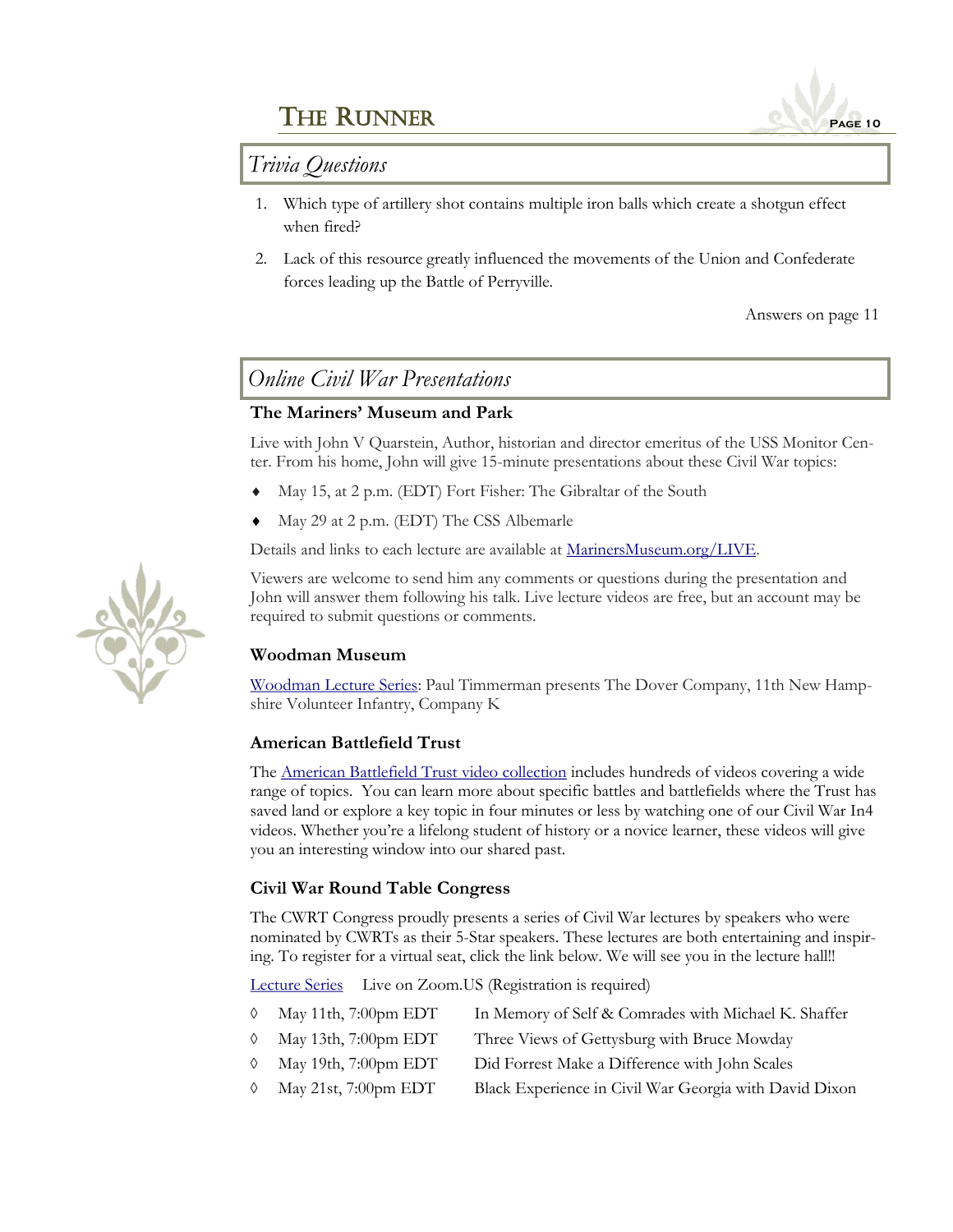

### *Member News*

## **CFCWRT Upcoming Events**

**June 11, 2020 Battle of Cedar Creek, VA** Bill Jayne, Moderator **July 9, 2020 Members Forum** Jim Gannon (Moderator) **August 13, 2020 TBD** 

## *Trivia Answers*

- 1. Cannister a metal can the size of the cannon-bore and filled with multiple iron balls, each 1 1/8th inch in diameter, creating a shotgun effect. Generally used to repel advancing infantry.
- 2. Water In the Summer and Fall of 1862, East Kentucky was suffering from an extensive drought. Water had become a scarce resource. The area around Perryville had a number of streams and rivers of great value to the parched soldiers and horses of both North and South.

## *This Month in History ~ May 1865*

It was over. And with the end so much had happened, armies surrendered, a President assassinated, another fleeing the conquerors. The shooting had almost ceased and there was a momentary vacuum everywhere. People began to pick up the pieces, not sure how to put them back together. Two Confederate armies remained, but negotiations were under way for surrender of the primary force left east of the Mississippi and there was confusion, along with a very slight, desperate hope, in the Trans-Mississippi Confederacy of E. Kirby Smith. But most Southern soldiers were going home, bitter, relieved, some of them glad. Many had no homes to go to and began looking westward, or even abroad. In Washington the Radicals were pressuring President Johnson to pursue a vindictive policy. Indications were that the new President would attempt to carry out, in his own way, the policies of the martyred Lincoln.

The Civil War Day by Day: An Almanac 1861-1865 By E. B. Long with Barbara Long 1971 Doubleday Press